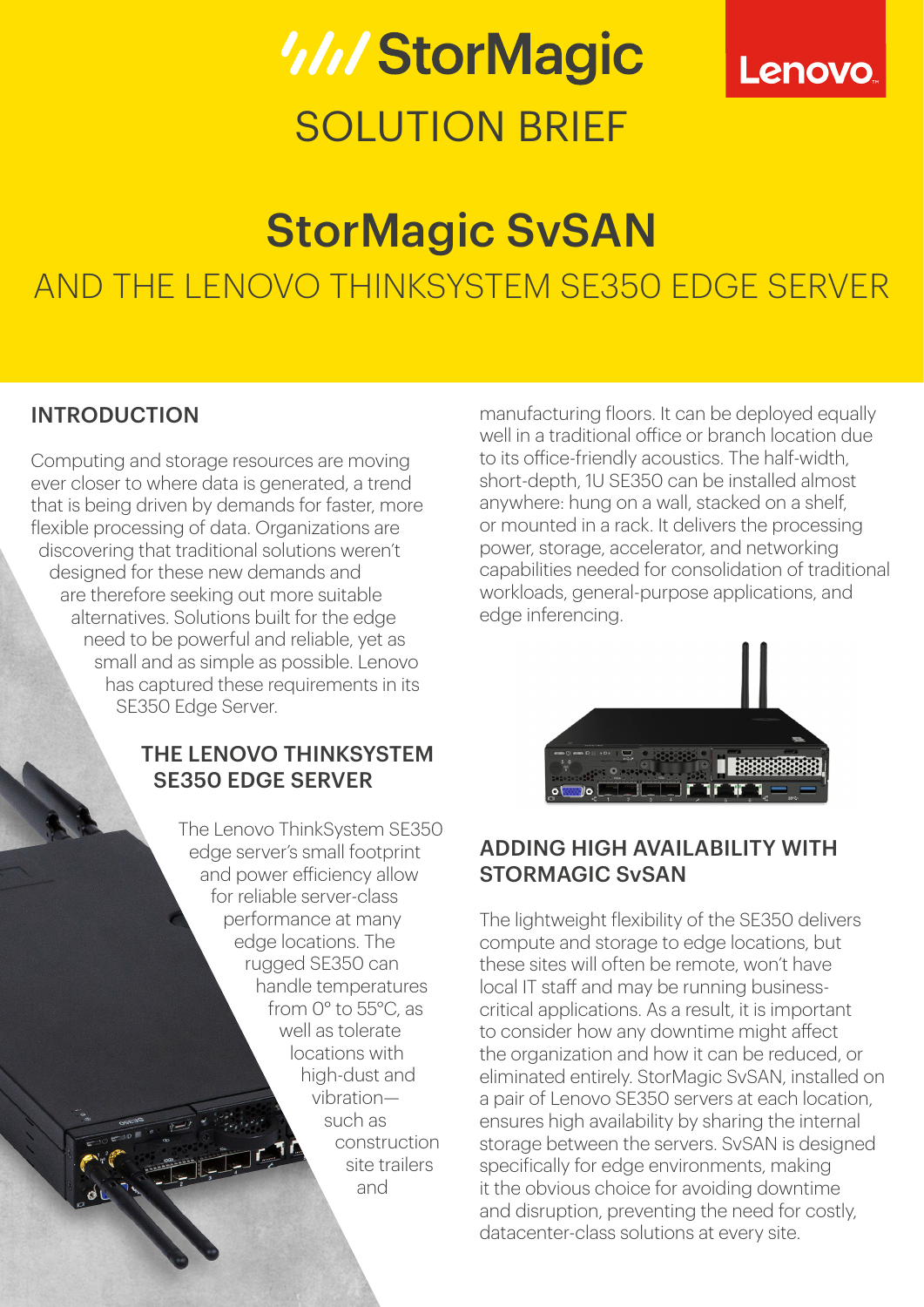#### THE SWEET SPOT FOR THE SE350 AND **SvSAN**

SvSAN's low system requirements and the lightweight architecture of the SE350 lend themselves perfectly to most edge use cases. From nationwide retailers with thousands of stores, each needing highly available compute and storage, to remote wind farms hundreds of miles from IT support, to small businesses needing a solution that will fit into a closet or under a desk. All are examples of the space in which the SE350 and SvSAN have both been designed to excel in. If the need is for a simple, lightweight solution using minimal resources that can provide bulletproof reliability and resiliency, while delivering the performance and capacity necessary to run business-critical applications, then Lenovo's SE350, running StorMagic SvSAN, is the ideal choice.

#### MORE INFORMATION ON LENOVO AND STORMAGIC

StorMagic SvSAN is available directly from Lenovo and their global network of resellers as part of a full solution with servers and storage. Details on the partnership between StorMagic and Lenovo can be found on the **[StorMagic website](https://stormagic.com/partners/technology-partners/svsan-with-lenovo/)** 



alongside an additional **[solution brief](https://stormagic.com/wp-content/uploads/2018/11/Stormagic-SvSAN-with-Lenovo-ThinkSystem.pdf)** that outlines other Lenovo servers that are an ideal fit for different SvSAN use cases. More information on the SE350 server can be found on the Lenovo [website](https://lenovopress.com/servers/thinksystem/se350).

The StorMagic website contains an extensive **[library of documentation](https://stormagic.com/svsan/documentation/)** on SvSAN, including installation guides, white papers and data sheets. Furthermore, the Lenovo team within StorMagic are ready to provide information and assistance on the partnership and its possibilities. Simply email [sales@](http://sales@stormagic.com) [stormagic.com](http://sales@stormagic.com) to reach out.